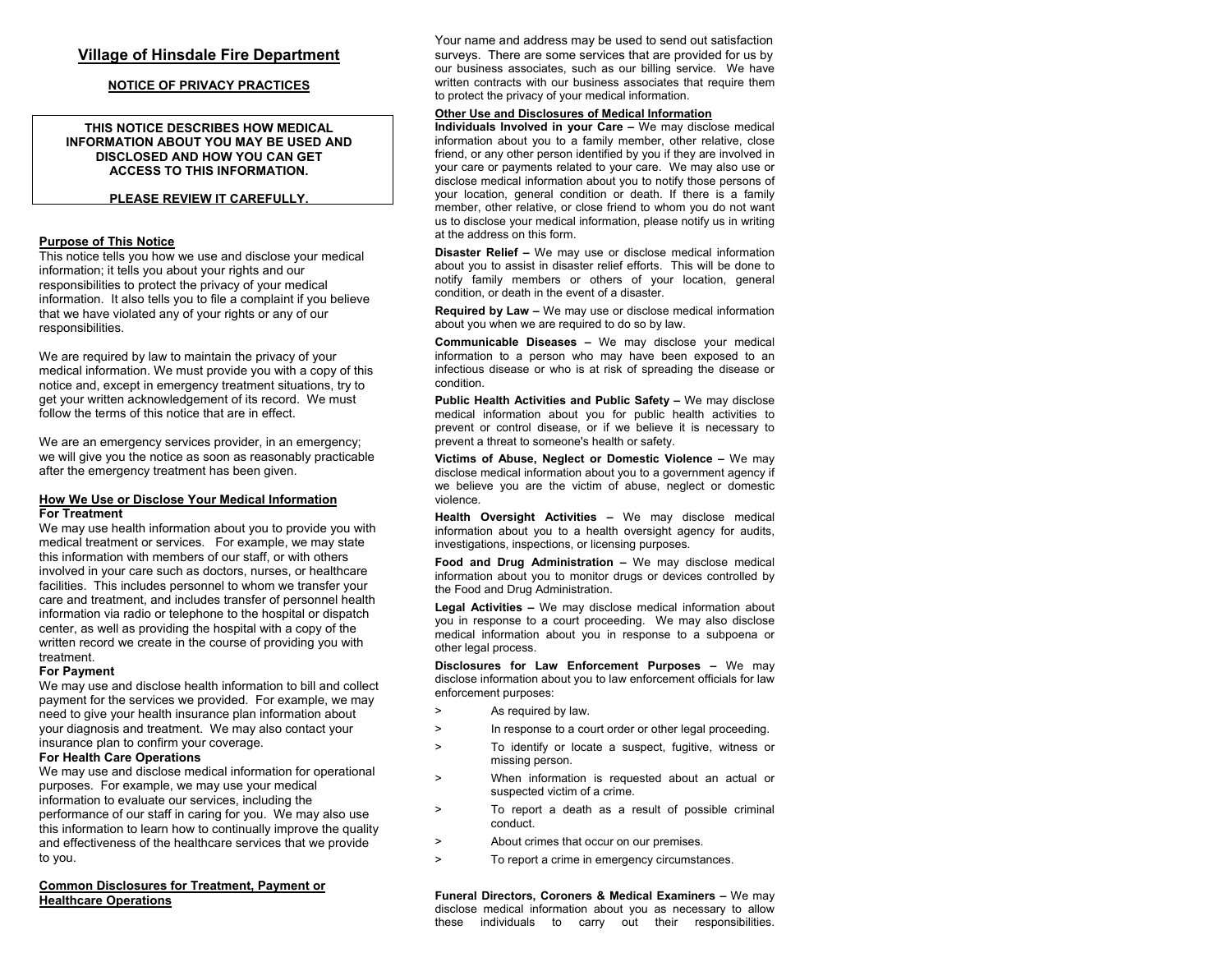**Organ Donation –** If you are an organ donor, we may disclose medical information about you to organ procurement organizations as is necessary to facilitate such donation.

**Workers' Compensation –** We may disclose medical information about you to comply with workers' compensation laws that provide benefits for work-related injuries or illnesses.

**Military –** If you are or were a member of the Armed Forces, or part of the national security or intelligence communities, we may be required by government authorities to release health information about you to those authorities

**National Security and Intelligence –**  We may disclose medical information about you to authorized federal officials for national security and intelligence activities.

**Security Clearance –** We may use medical information about you for required security clearance.

**Inmates –** We may disclose medical information about you to <sup>a</sup> correctional institution or law enforcement official that has custody of you.

**Research –**  We may disclose your medical information to researchers under certain limited circumstances if allowed underfederal and state laws and rules.

#### **Uses or Disclosures that Require Your Authorization**

Other uses and disclosures will be made only with your written authorization. Such authorization must contain certain things like your signature and a description of the use and disclosure you are authorizing. You may cancel an authorization at any time by notifying us in writing of your desire to cancel it at the address on this form. If you cancel an authorization, it will not have any effect on information that we have already disclosed. An example of a use or disclosure that may require your written authorization includes a request to provide your medical information to an attorney for use in a civil law suit.

#### **Your Rights**

You have the following rights regarding health information we maintain about you:

**Restrictions –**  You have the right to ask us to restrict how we use or disclose your medical infor mation. You should submityour request in writing to the address on this for m. We will consider your request, but we are not required to agree. If we do agree, we will comply with the request unless the information is needed to provide you with emergency treatment. You can stop a restriction at any time.

**Confidential Communications –** You have the right to ask that we communicate with you in a certain manner or at a certain place. If you want to request confidential communications, the request must be made in writing on a form provided by us. We will agree to reasonable requests.

**Access to and Copies of Your Medical Information –**  You have the right to request to inspect and obtain a copy of your medical information. You must submit your request in writing on a form provided by us. If you request a copy of the information, or we provide you with a summary of the information, we may charge a fee for the costs of copying, summarizing and/or mailing it to you. We may deny your request under certain limited circumstances. If your request is denied, we will let you know in writing, and you may be able to request a review of our denial.

Amendments to Your Medical Information – You have the right to request that we correct your medical information. If you believe that any medical infor mation in your record is incorrect or that important information is missing, you must submit your request for an amendment in writing on a form provided by us. We do not have to agree to your request. If we deny your request, we will tell you why. You have the right to submit a statement disagreeing with our decision, which statement will be included with your medical record and become part of the record. We may deny your request if we determine that the information:

- > Was not created by us.
- $\triangleright$  Is not part of the medical information that we maintain.
- $\triangleright$  Is in records that you are not allowed to inspect and/or copy.
- $\triangleright$  Is already accurate or complete.

**Accounting of Disclosures of Health Information –** You have a right to receive an accounting of certain disclosures of your information to others. The accounting may be for up to six (6) years prior to the date on which you request the accounting, but cannot include disclosures before April 14, 2003. Disclosures are not required for treatment, payment or healthcare operations, or certain other exceptions. Requests for an accounting of disclosures must be submitted in writing on a form provided by us. The first accounting is free. If there is a charge for the second or subsequent accountings within a twelve-month period, we will notify you in advance.

**Copies of and Changes to this Notice -**  You have the right to request and get a paper copy of this notice, and any revisions we make to the notice at any time. We reserve the right to change the terms of this notice. The ne w notice provision will be effective for all Protected Health Infor mation we maintain. You can get a copy of this notice at our web site. The address is:

<http://www.villageofhinsdale.org/fd/default.asp>

### **Complaints**

You have the right to complain if you think your privacy has been violated. We encourage you to contact our Privacy Official at the address on this notice. You may also file a complaint with the Secretary of the U.S. Department of Health and Human Services. We will not retaliate against you for filing a compliant.

### **Questions and Infor mation**

If you have any questions or complaints, or wish to submit a form as indicated in the "Your Rights" section of this notice, or want more information about this notice of Privacy Practices, please contact us at the following:

> Attn: Privacy Official Village of Hinsdale Fire Department 121 Symonds Drive Hinsdale, IL 60521 Phone: (630) 789-7060 - Fax: (630 789-1895)